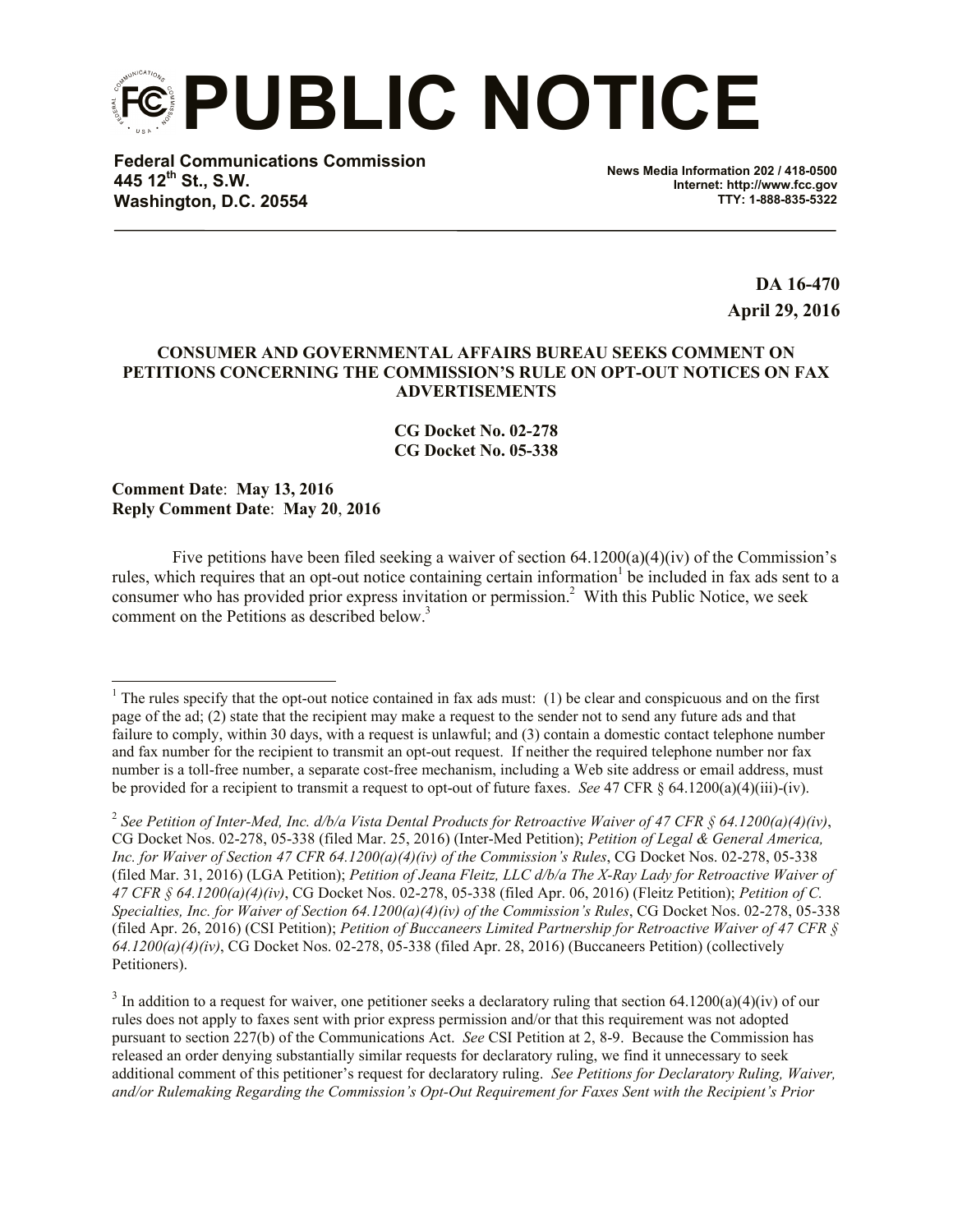Specifically, the Petitioners seek retroactive waivers of the opt-out notice requirement for fax ads they sent where prior express invitation or permission had allegedly been obtained from the recipient.<sup>4</sup> The Petitioners argue that good cause exists because they are similarly situated to parties who were granted retroactive waivers from this requirement by the Commission in the *Anda Order*. 5 In the *Anda Order*, the Commission granted retroactive waivers to several individual petitioners because of uncertainty about whether the opt-out notice applied to "solicited" faxes.<sup>6</sup>

The waivers granted in the *Anda Order* apply only to the individual petitioners listed in that order.<sup>7</sup> The Commission noted, however, that other, similarly situated parties may also seek waivers. We therefore seek comment on the Petitioners' requests for waiver consistent with the guidance set forth in the *Anda Order*.

Pursuant to sections 1.415 and 1.419 of the Commission's rules, 47 CFR §§ 1.415, 1.419, interested parties may file comments and reply comments on or before the dates indicated on the first page of this document. Comments may be filed using the Commission's Electronic Comment Filing System (ECFS). *See* Electronic Filing of Documents in Rulemaking Proceedings, 63 FR 24121 (1998).

- Electronic Filers: Comments may be filed electronically using the Internet by accessing ECFS: http://fjallfoss.fcc.gov/ecfs2/.
- Paper Filers: Parties who choose to file by paper must file an original and one copy of each filing.
- Filings can be sent by hand or messenger delivery, by commercial overnight courier, or by first-class or overnight U.S. Postal Service mail. All filings must be addressed to the Commission's Secretary, Office of the Secretary, Federal Communications Commission.
- All hand-delivered or messenger-delivered paper filings for the Commission's Secretary must be delivered to FCC Headquarters at 445 12th St., SW, Room TW-A325, Washington, DC 20554. The filing hours are 8:00 a.m. to 7:00 p.m. All hand deliveries must be held together with rubber bands or fasteners. Any envelopes and boxes must be disposed of before entering the building.
- Commercial overnight mail (other than U.S. Postal Service Express Mail and Priority Mail) must be sent to 9300 East Hampton Drive, Capitol Heights, MD 20743.
- U.S. Postal Service first-class, Express, and Priority mail must be addressed to 445 12th Street, SW, Washington DC 20554.

People with Disabilities: To request materials in accessible formats for people with disabilities (braille, large print, electronic files, audio format), send an e-mail to  $fcc504@$ fcc.gov or call the Consumer and Governmental Affairs Bureau at 202-418-0530 (voice), 202-418-0432 (tty).

*Express Permission*, CG Docket Nos. 02-278, 05-338, 29 FCC Rcd 13998, 14008-12, paras. 22-31 (2014) (*Anda Order*).

4 *See* Inter-Med Petition at 1; LGA Petition at 1; Fleitz Petition at 1, 4; CSI Petition at 1; Buccaneers Petition at 1.

5 *See, e.g.,* Inter-Med Petition at 2; LGA Petition at 2, 5; Fleitz Petition at 4; CSI Petition at 1-2, 6; Buccaneers Petition at 7; *Anda Order*, 29 FCC Rcd at 14008-12, paras. 22-31.

6 *See Anda Order*, 29 FCC Rcd at 14008-12, paras. 22-30.

7 *See id.* at 14008, para. 22.

l